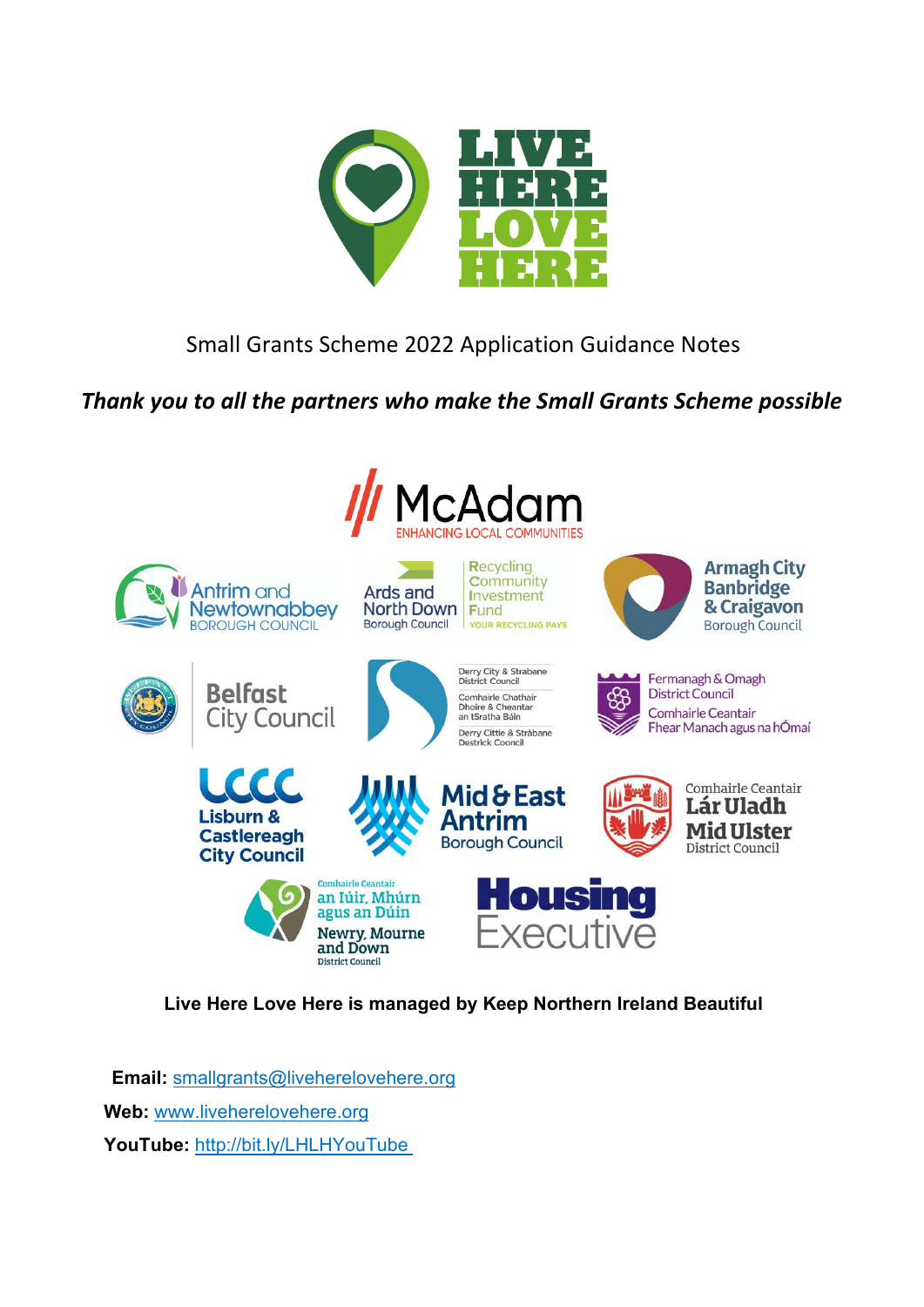Thank you for your interest in the Live Here Love Here Small Grants Scheme.

## **You are strongly advised to read all the guidance notes before you complete an application.**

The Live Here Love Here Small Grants Scheme forms part of a wider programme aimed at promoting civic pride within communities and improving environmental quality. The Small Grants Scheme is a partnership between 10 Local Councils, Northern Ireland Housing Executive, McAdam and Keep Northern Ireland Beautiful.

The Small Grants Scheme is about encouraging practical, local action towards building more sustainable communities. The scheme will support communities to:

- Contribute to the development of civic pride within a community with a focus on environmental improvement.
- Encourage actions and projects that enable Pollution Solutions, Biodiversity Recovery and Climate Action (see below).
- Enhance the environmental management of a local area.
- Improve the health and wellbeing of communities whilst helping to improve and/or maintain public spaces.
- Improve the quality of their local environment by reducing littering and dog fouling through Community Action.
- Support environmentally focused actions that help support people impacted through reduced contact with society.

Keep Northern Ireland Beautiful's Strategic Plan is built around three central themes to help deliver change that is both sustainable and lasting. Applications to the Small Grants Scheme should demonstrate how they reflect these themes:

#### *Climate Action*

*To ensure we reverse the devastating impacts that the climate emergency is having on our planet.*

#### *Biodiversity Recovery*

*Lead a recovery in our biodiversity. It is critical that we protect our green spaces and encourage growth of native flowers and trees that supports our delicate eco-system.*

#### *Pollution Solutions*

*Support real behaviour change in how people view the issues of littering and waste. Moreover, change the way businesses package and produce their goods for us as consumers.*

## **1. Value of grants awarded**

Grants are available between **£500 - £3000**. The average grant awarded is around £1,200.

Grants are available to cover 100% of costs.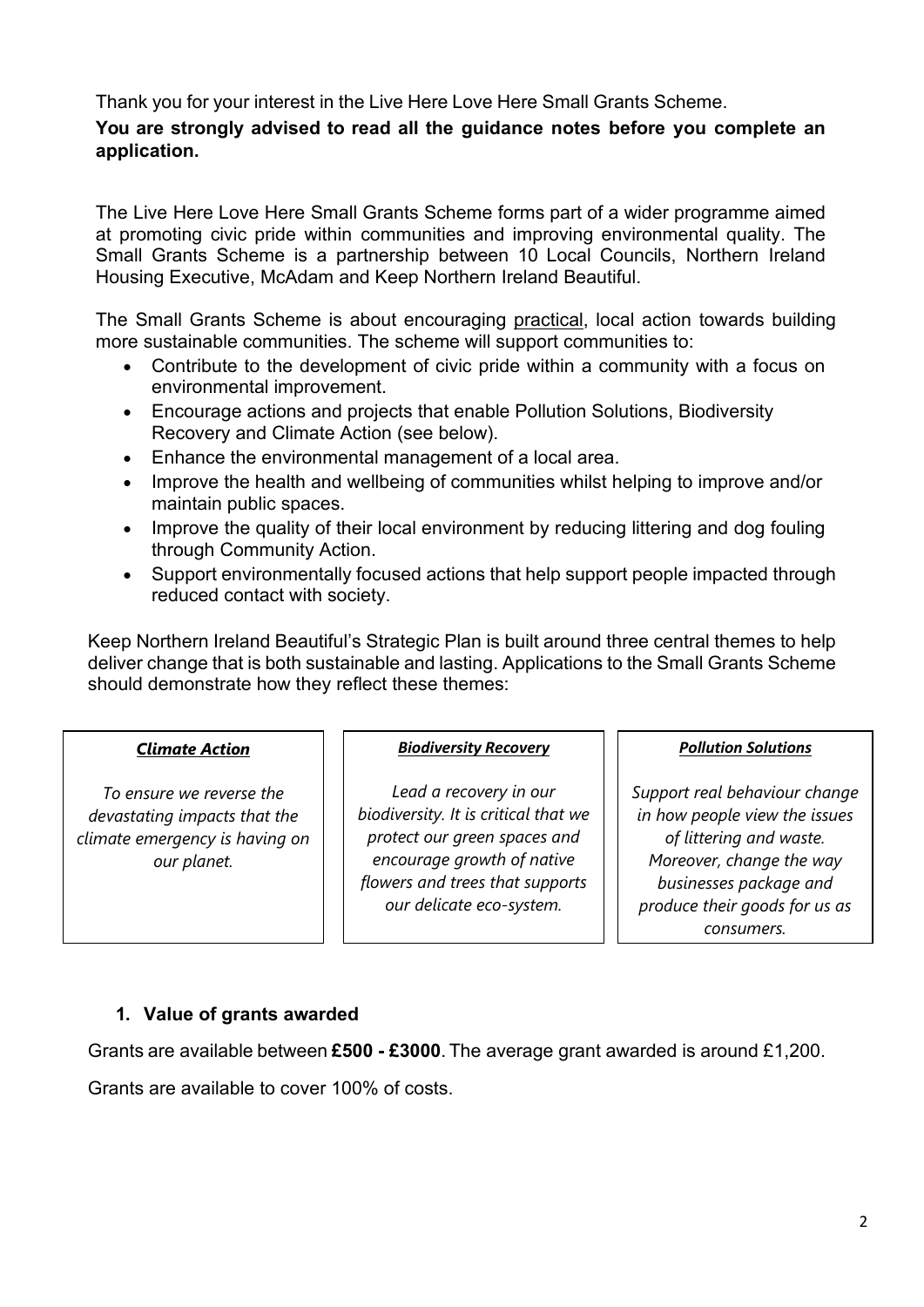# **2. Eligibility**

The Live Here Love Here Small Grants Scheme is open to:

- Unconstituted groups
- Volunteer, community groups and NGOs
- \*All schools and third level education organisations
- \*Youth groups, sports clubs, churches
- Not for Profit Organisations

\*Engagement with the wider community is required.

Schools/Colleges/Universities are eligible to apply to the [School Pollinator Garden Grants](https://www.liveherelovehere.org/schoolpollinatorgrants) for £3000-£12000 support. Applications are open 4<sup>th</sup> to 28<sup>th</sup> April. Please only apply to the Small Grant Scheme for support if your project requires less than £3000.

Applications are particularly welcome from groups who have not previously received support through the Live Here Love Here Small Grants Scheme.

One application will be considered per group and track record of previous grant recipients will be taken into consideration during the judging process.

Each applicant organisation can submit only one application with the exception that an applicant may also be named as a partner in a second collaborative bid.

#### **Funding is only available in Causeway Coast and Glens Borough Council to projects located in Northern Ireland Housing Executive areas.**

# **3. What type of projects will the scheme consider?**

Proposed projects must engage volunteers and community groups to deliver **practical action** and must meet one or more of the following **objectives**:

- (a) Contribute to the development of civic pride within a community with a focus on environmental improvement.
- (b) Encourage actions and projects that enable Pollution Solutions, Biodiversity Recovery and Climate Action.
- (c) Enhance the environmental management of a local area.
- (d) Improve the health and wellbeing of communities whilst helping to improve and/or maintain public spaces.
- (e) Improve the quality of their local environment by reducing littering and dog fouling through community action.
- (f) Support environmentally focused actions that help support people impacted through reduced contact with society.

*Applicants should note projects do not need to meet all the objectives but in your application you should strongly indicate those objectives that they do meet.*

On site workshops and/or training may be funded if it demonstrates that the project meets the Small Grants Scheme objectives and will upskill and benefit the wider community.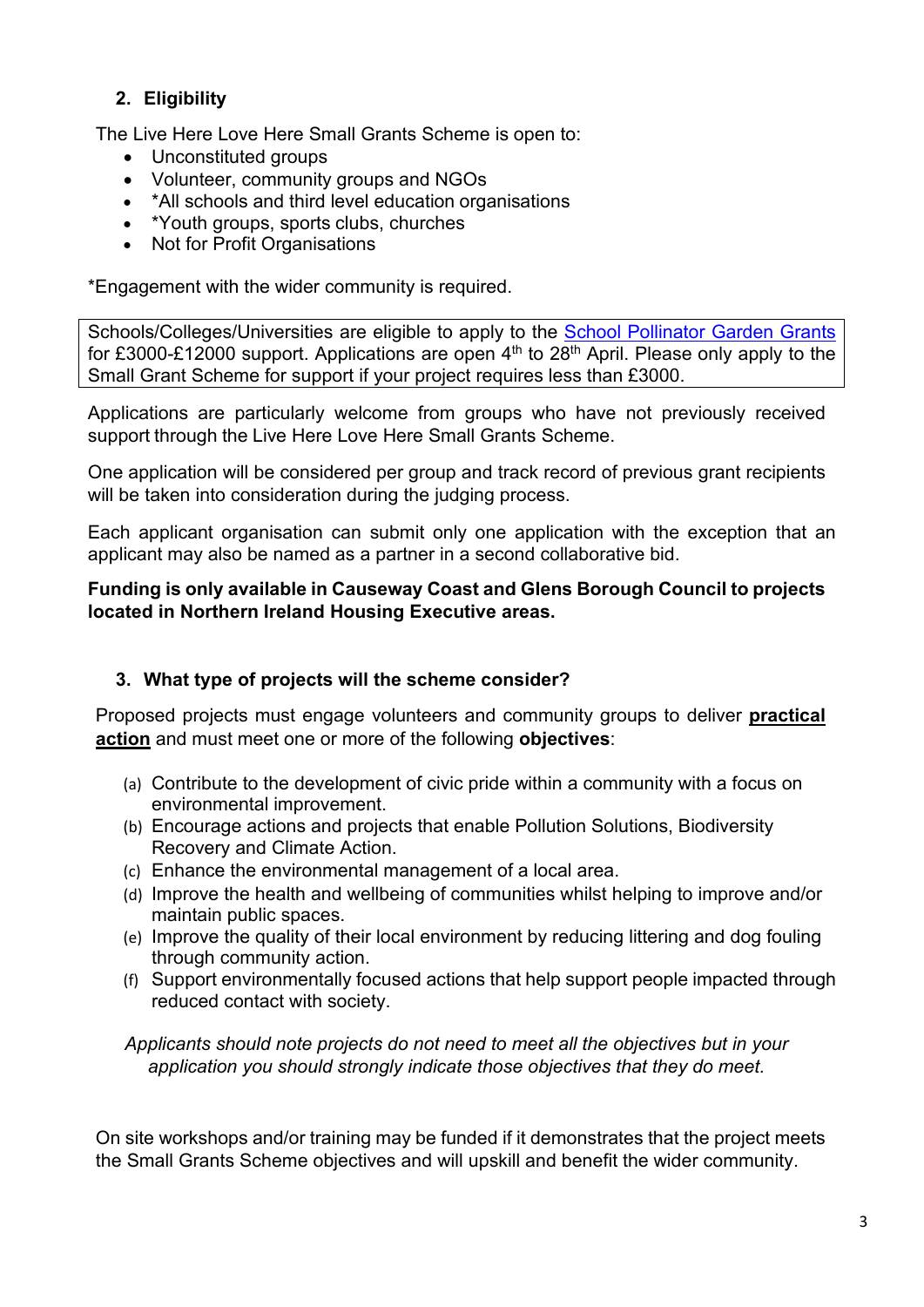Projects will be assessed in the following areas:

(1) environmental/community outcomes (2) meeting objectives (3) project goals

(4) project need (5) volunteer involvement (6) community benefit (7) long term impact

# **4. What the scheme will not fund:**

The primary focus of the Live Here Love Here Small Grants Scheme is to equip and support volunteers and community groups to deliver practical environmental action in their locality.

While the items below may be part of your project, the Live Here Love Here Small Grants Scheme will **not** fund these items:

- Project running costs salaries, insurance, mileage, office overheads
- Non environmental interests party political activities, promotion of religion
- Costs for events holiday schemes, catering, volunteer expenses
- Professional fees more than 50% of an awarded grant
- Structures requiring maintenance from a local authority e.g., on-street dog bins & recycling facilities.
- Items that cannot/will not be stored in a community facility.
- Litterpicking equipment please apply to the **Adopt a Spot** programme by downloading the Live Here Love Here app and requesting to Adopt A Spot.

# **5. Application Process**

Completed applications must be submitted by 12 noon on Monday 9th May 2022.

Please complete your application online at [www.liveherelovehere.org/smallg](http://www.liveherelovehere.org/small)rants

Applications should be made by a person who will be directly involved with the delivery of the project as funding information can only be shared with successful projects. A second contact within your group is required at application stage to ensure we can contact your group throughout the grant process.

One application will be eligible from each profile on the Live Here love Here website.

The online application is the preferred method for application. Only in exceptional circumstances can we accept applications via another format. If you have any queries or difficulties, please email: [smallgrants@liveherelovehere.org](mailto:smallgrants@liveherelovehere.org)

Evidence of quotes are not needed at the application stage but must be uploaded with grant claim.

All projects should be scalable in proportion to the amount of funding allocated.

You will receive an email confirming the receipt of your application and Live Here Love Here will contact you directly when your application has been assessed.

# **The judging panel's decision is final. There is no appeals process.**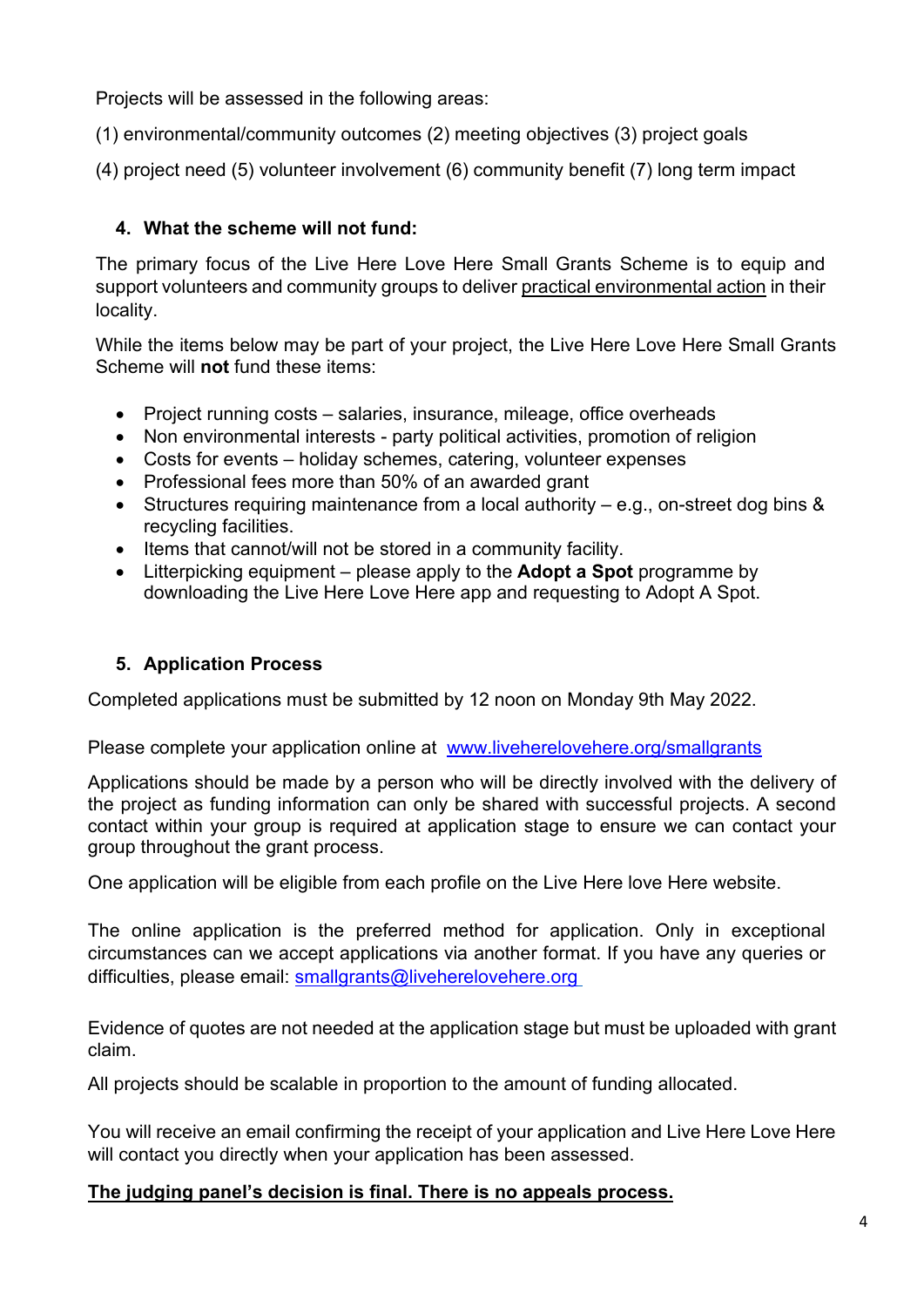#### **Landowner Permission**

It is your responsibility to ensure that all permissions, consents and legal requirements are complied with before you commence your project.

#### **Insurance**

It is your responsibility to ensure that all activities site works, assets purchased and installed arising from this project are properly and fully insured for public, employee or any other liability. Keep Northern Ireland Beautiful does not have in place insurance or other arrangements to indemnify you, your employees or other volunteers in respect of any legal liability arising from any act or omission in the fulfilling of the work covered by this grant.

# **6. PROJECT DELIVERY**

Your project must start within two months of receipt of a Letter of Offer. Live Here Love Here reserves the right to withdraw the offer if your project does not start within this timeframe or if there is unacceptable progress with your project.

## **Site Visits**

During project delivery, the Live Here Love Here team may contact participating groups to arrange site visits to monitor the progress of their project. Similarly, after you confirm your project is complete, we may arrange a site visit to verify completion and expenditure.

In accepting a grant, you agree to facilitate these visits and provide all information requested in a timely manner. We may also seek your help in developing publicity materials to assist in promoting the grants in future years.

# **7. CLAIMING YOUR GRANT**

All financial expenditure must take place and grant claims submitted **online** by noon on **31st January 2023.**

#### **Any receipts/invoices forwarded after this date will not be reimbursed**.

Information about the online claim process will be circulated to the successful project during May.

Where deemed necessary, applicants will be able to claim 80% of funding upfront with the final 20% paid on receipt of a completed and satisfactory summary report. This will be approved only where any relevant additional information has been supplied to Live Here Love Here. Any discrepancies will not be paid until/unless they are resolved to the satisfaction of Live Here Love Here.

## **Ensuring Value for Money**

- No quotes are required for items or services under £100
- Two written quotes are required for items or services £100 to £3,000